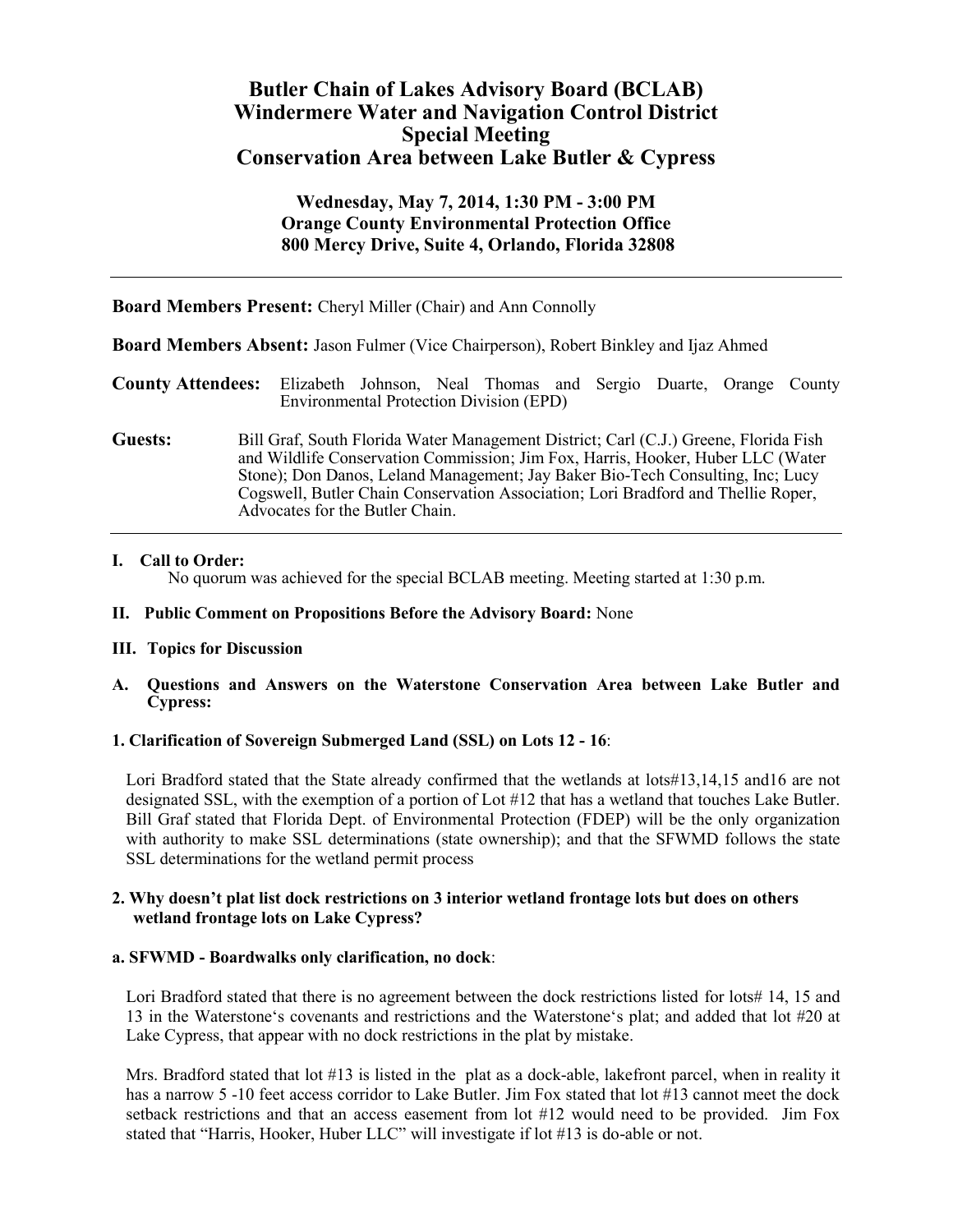# **b. Restriction - No conservation area impact/wetland impact permits & no LSP permits:**

Discussion ensued about the no clearing / no corridor access allowed in conservation areas or conservation easements. Mrs. Bradford stated that her own waterfront permit states that no access corridors are allowed within a conservation easements or area. Liz Johnson stated that there is a difference between Conservation Easement (CE) and Conservation Area (CA). Mrs. Johnson stated that the CE is at the moment in favor of the SFWMD that would regulate what type of access will be allowed. Bill Graf stated that he is at the moment not aware of the language in the CE but that he believes that egress/ingress is allowed.

Jim Fox stated that the lake access for each lot will be clarified prior to each lot being sold and that the property owners will buy a lot with a dock permit in place, if the dock is permit able.

## **c. Clarify FWC BIPM permits not allowable – wetland frontage lots:**

Carl (C.J.) Greene stated that pertaining to FWC's permitting of the Waterstone's wetland:

- FWC would work case by case and would need to receive an application from a homeowner requesting vegetation removal to access Lake Butler prior to making a determination as to whether or not FWC would issue a permit.
- In order for FWC to make a determination, the applicant would be required to perform their due diligence and inform this agency as to whether or not the area they are seeking to access is within sovereign submerged lands. If the wetland is considered to be SSL it may also be connected hydrological to Lake Butler and thus it would be considered an Outstanding Florida Waters. As such, FWC would be one of the agencies responsible for permitting vegetation removal so the permittee could gain access to Lake Butler.
- If the area is not a SSL then the homeowner would have to provide this agency with documentation as to whether or not it falls under a conservation easement. If the wetland is considered a Conservation easement FWC would not issue a permit that is in conflict with the language of the conservation easement.

## **3. Unsubstantiated claim on SFWMD staff report regarding cypress logging in wetland. Requested Action: SFWMD Amend Staff Report - remove false claim:**

Bill Graf stated that the comment on the "cypress logging" was included in the SFWMD staff report during the permit application process. Mr. Graf stated that cypress logging was a common practice around the lakes in Florida. Lori Bradford stated that she is concerned that the staff report for the Waterstone's Development has an inaccurate claim that there is evidence of historic disturbed areas from cypress logging. Discussion ensued. Bill Graf stated that cypress logging cannot be confirmed or denied at the time when Florida became a state in 1845, and that the comment made does not create any rights. Lori Bradford requested that the language be corrected in the Waterstone permit.

## **4. SFWMD CE - Portion is recorded over SSL, needs to be corrected – contains language similar to what transpired at Keene's Pointe. Clarify NO navigable areas in CE in wetland Boundary survey with SFWMD – reflects OHW line; State clarified NOT SSL - interior 3 lots:**

Discussion ensued about the presence of navigable areas in CE in wetland. Sergio Duarte stated that there is a land barrier on lot#16 at Lake Cypress, which resulted from what appears to be an old road connecting the Waterstone with Mr. Phillips parcel. Mr. Duarte stated that the LIDAR survey with a one- foot contours is limited in the CE in wetland, and that so far it appears that the wetland between Lake Cypress and Butler is very shallow.

Discussion ensued over the need to have the wetland CE overlay with the SSL designated by FDEP.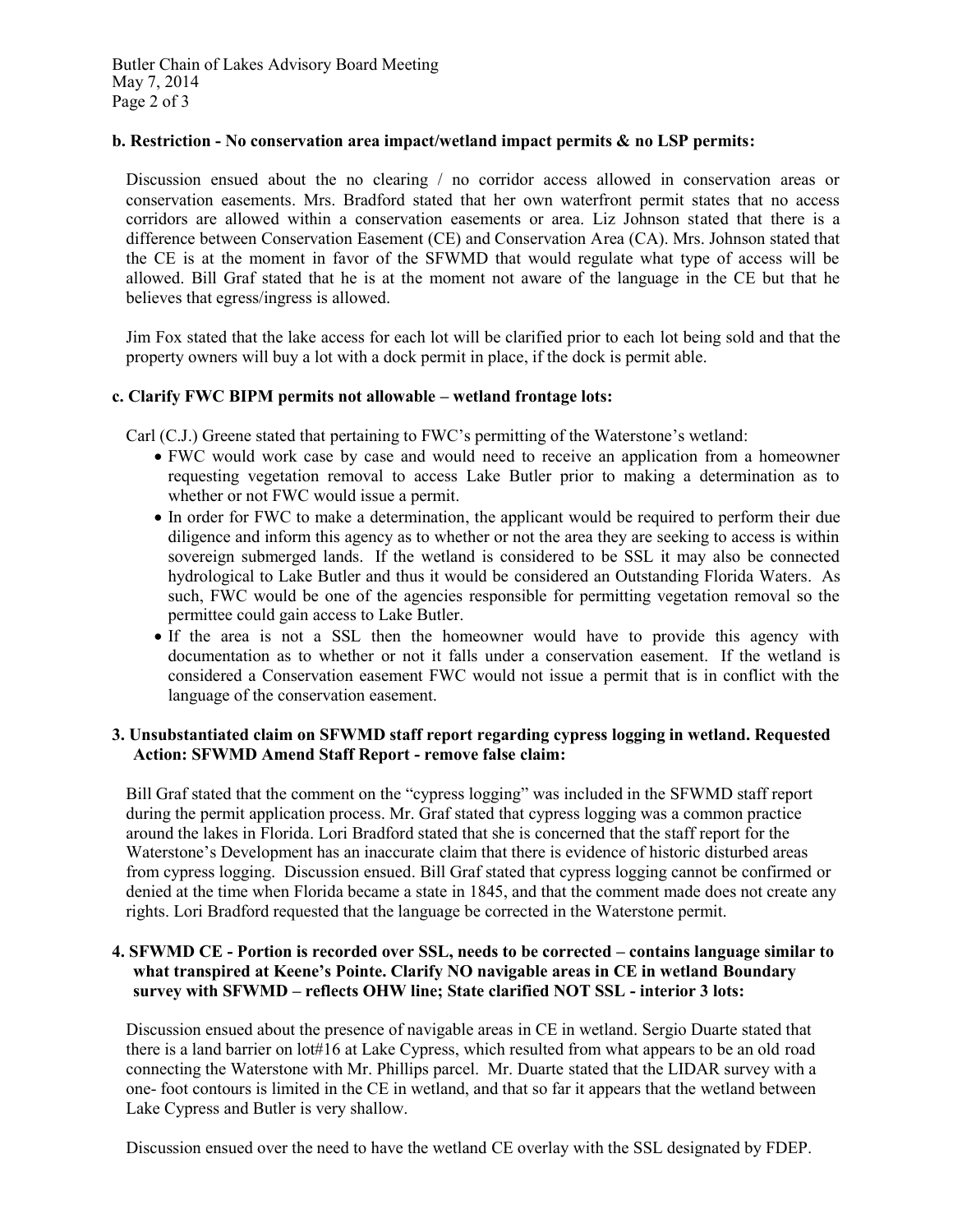## **5. Land area adjacent to Sandy Shores canal, separates canal from wetland, in close proximity to active dredging permit with SFWMD. Monitor for no connection of wetland lots to canal. Area in adjacent wetland being maintained free of vegetation, why?**

Neal Thomas clarified that the open waters inside the Waterstone wetland are the result of deeper areas and that not clearings have taken place in this area. Discussion ensued on the Sandy Shores canal. Bill Graf stated that Waterstone - SFWMD canal cleaning permit is still active. Jim Fox (from Harris, Hooker, Huber LLC) stated that all the lots along the Sandy Shores Canal were already sold, and that the Waterstone HOA lacks common areas along the canal.

## **6. Aerial monitoring support from SFWMD:**

Cheryl Miller stated that aerial monitoring of the wetland was requested from SFWMD. Bill Graf stated that the aerial monitoring is already scheduled for the wetland area between Lake Butler and Cypress, and regular flyovers are routine.

# **7. Any permit requests for any of the 5 lots? Request notification from OCEPD, SFWMD, FWC:**

Liz Johnson stated that Orange County EPD has an electronic notification process and that the county's web page gives details on the permit applications received. Carl (C.J.) Greene stated that anybody can register as an online user of the FWC web site and view permit applications. Bill Graf stated that new permit applications for the Waterstone can be tracked in the SFWMD web page using as the main link, the Waterstone permit #0700306-14.

## **8.Updates any EPD and SFWMD permits, enforcement actions. Evidence of minor clearing, cattails being jetted up by roots submitted by Mrs. Bradford:**

Neal Thomas stated that all the CE activities have been permitted, with some issues on compliance with turbidity control by the dock builders and planting requirements. I Lori Bradford stated that she is concerned that the mitigation part of Waterstone's SFWMD permit that required the wetland between Lake Cypress and Lake Butler be enhanced is not in compliance. Mr. Bradford stated that she reviewed the 4 annual summary monitoring reports and saw that it never has been fully in compliance, nuisance below 10% and exotics not to exceed 2%. Jim Fox stated that the Bio-tech is already handling the non compliance issues in the wetland.

## **B. Code Enforcement and Permit Updates within WWNCD:**

## **1.Non-compliance issue with invasive melaleuca trees at the wetland at the Waterstone Community Association:**

Mr. Duarte stated that according to the 2013 aerial pictures, the invasive melaleuca trees coverage is advancing and appears to be exceeding 30 - 40% of the total Waterstone's wetland. Mr. Duarte stated that the concern with the melaleuca trees at the Waterstone wetland has to do with the melaleuca trees being extremely flammable and the continuous release of melaleuca trees seeds into the Butler Chain of Lakes via the Sandy Shores Canal.

Jim Fox stated that Bio-Tech will look into the issues of the melaleuca trees taking over the Waterstone wetland.

## **IV. Non Agenda Items**: none

**V. Meeting Adjournment:** The meeting adjourned at 3:05 p.m.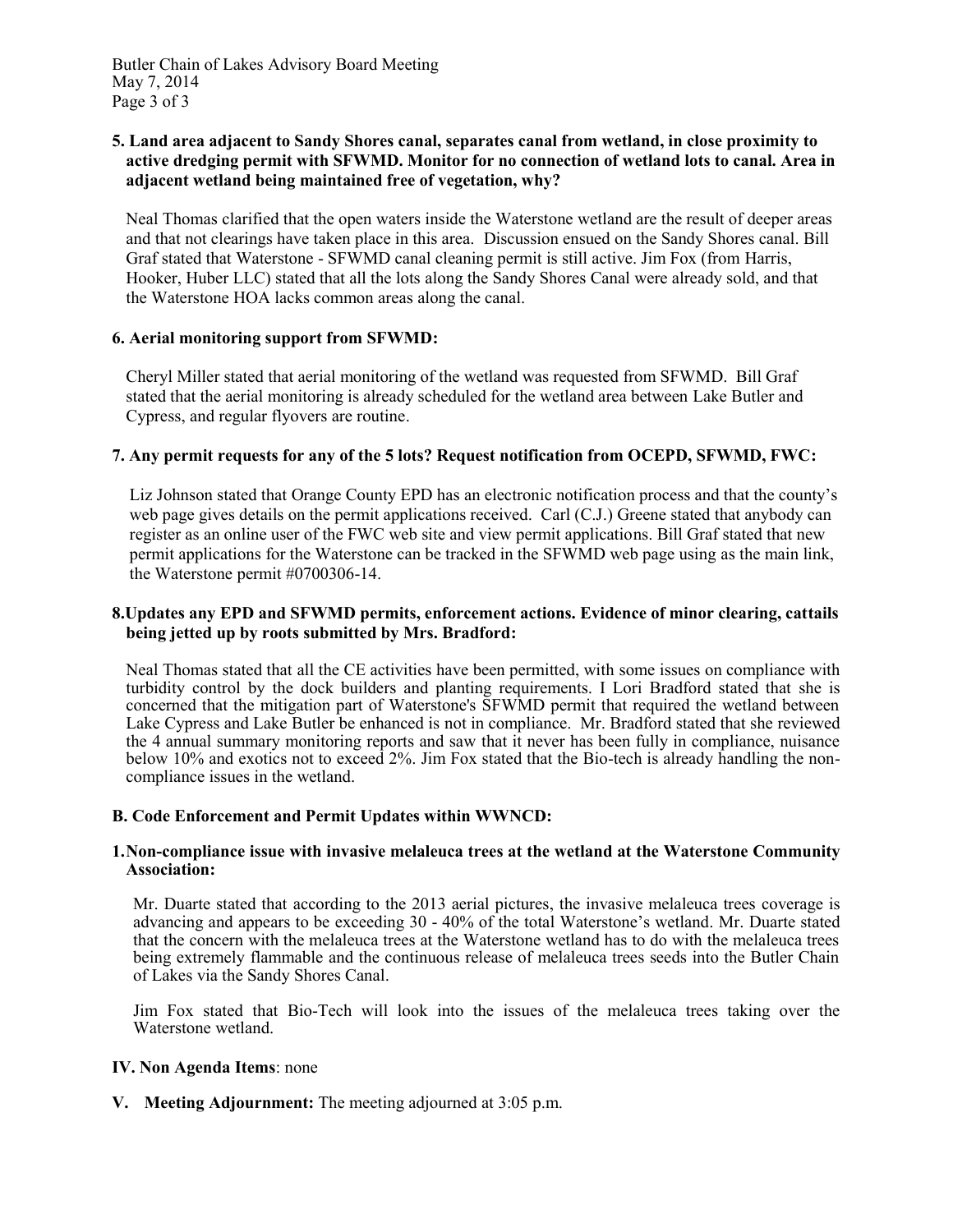# **Butler Chain of Lakes Advisory Board** Windermere Water and Navigation Control District (WWNCD) **Regular Meeting Orange County - Windermere Library** April 21, 2014

Board Members Present: Cheryl Miller (Chair), Jason Fulmer (Vice Chairperson), Ijaz Ahmed, Robert Binkley and Ann Connolly

## **Board Members Absent: none**

Staff & Guests: Sergio Duarte, Orange County Environmental Protection Division (EPD). Lt. Jeff Hudson, Butler Patrol

**Residents:** Lori Bradford, Thellie Roper, Dave and Catherine Winter and Molly Rose

# I. Call to Order:

With a quorum present, Cheryl Miller called the meeting of the Butler Chain of Lakes Advisory Board (BCLAB) to order at 6:00 p.m.

# II. Approval of the March 24, 2014 Meeting Minutes:

Upon a motion by Ijaz Ahmed, seconded by Jason Fulmer; and carried with all present members voting AYE by voice vote; the Advisory Board approved the March 24, 2014 meeting minutes as presented.

## III. Public Comment on Propositions Before the Advisory Board: None

## **IV. Butler Marine Patrol Report:**

Lt. Hudson presented the following report for March 2014:

| <b>Total Patrol Hours</b>        | 175 |
|----------------------------------|-----|
| <b>Uniform Boating Citations</b> | 3   |
| <b>Warnings Issued</b>           | 65  |
| Vessels inspected                | 102 |
| Disabled Vessels Assisted        | я   |

Lt. Hudson stated that he is looking to hire two more officers in the coming month to help with the marine patrol operations at the Butler Chain.

The Advisory Board discussed the successful trial of the "solar beacon lights" at Lake Butler and Tibet, and made the following motion to continue with the installation of beacon lights at the Butler Chain.

Upon a motion by Jason Fulmer, seconded by Ijaz Ahmed; and carried with all present members voting AYE by voice vote; the Advisory Board approved the installation of additional "solar beacon lights" to the existing canal markers at the **Butler Chain.**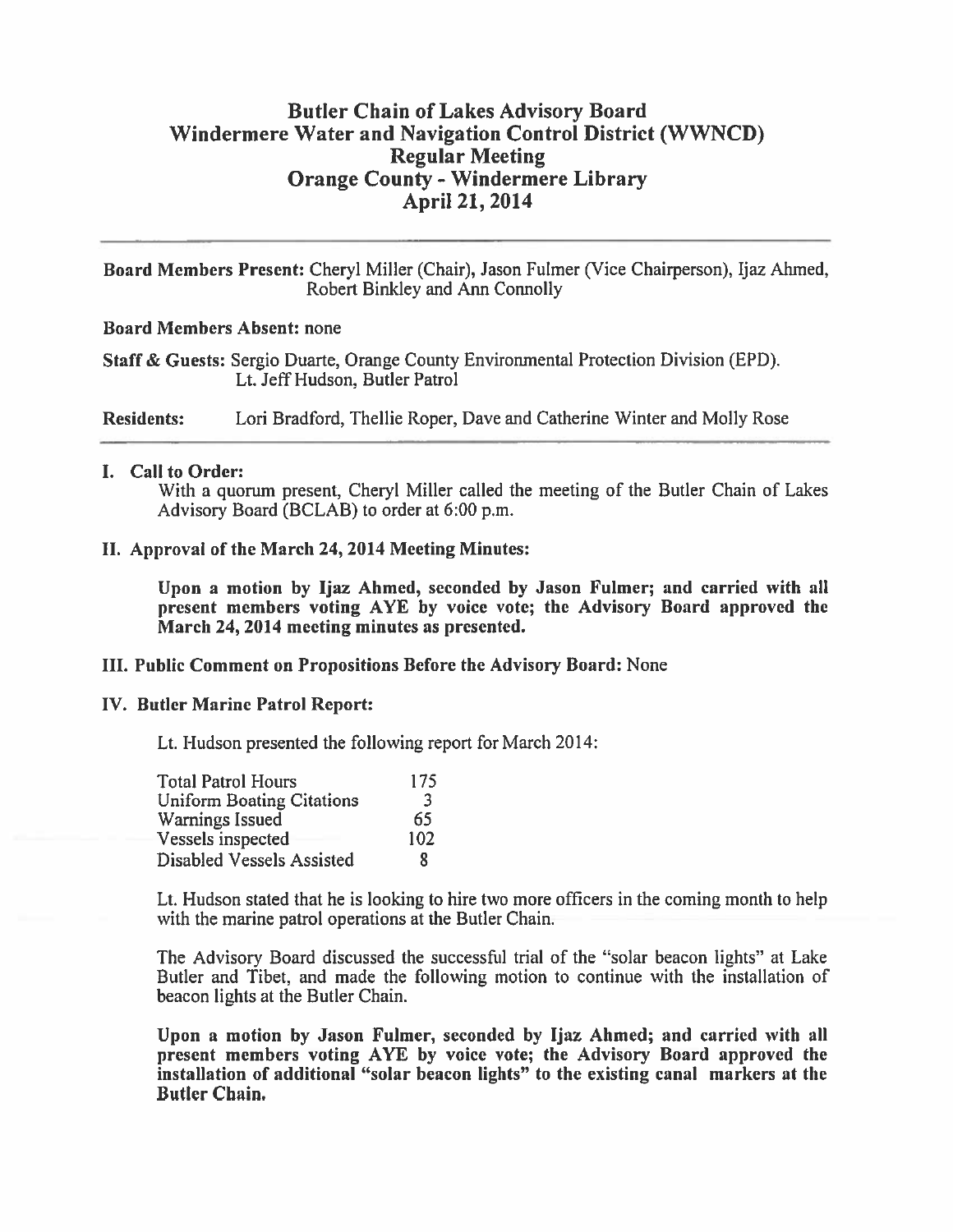# V. EPD Report:

1) Egret Island Plantings and Trash Removals with OARS Volunteers: Mr. Duarte stated that 30 volunteers from OARS (Orlando Area Rowing Society at Lake Down) participated in the Egret Island Restoration Project on Saturday, April 19, 2014. Mr. Duarte stated that the project conducted with OARS included the planting of 50 Cypress trees and 1,250 bulrush plants, and the removal of 2,500 square feet of cattails, exotic red bottle bush trees, air potato vines, and large amounts of trash (plastics, beer bottles and aluminum cans) from Egret Island.

Mr. Duarte stated that a group of 10 volunteers also helped on April 19, 2014 to replace damaged drain markers at several Lake Tibet - Butler Residential areas.

Mr. Duarte stated that AWC Inc. completed the removal of the invasive melaleuca trees at Egret Island, and at the connection of Lake Butler and Louise.

- 2) Lake Down Sub-basin 9 Draft Study and Schedule of AMEC Presentation: Mr. Duarte presented an executive summary from AMEC on the Lake Down Sub-basin 9 Study, which included the following BMP recommendations:
	- (a) Installation of a Nutrient Separating Baffle Box near pipe end, north of Olympia High School -off Apopka Vineland Road
	- (b) Willow Wood Pond Plantings
	- (c) Orange Country Stormwater pond plantings
	- (d) Installation of 23 grate inlet filter baskets at the Willow Wood Subdivision
	- (e) Replacement of the historic weir at the Windy Ridge Wetland
	- (f) Diversion of potential sewage overflows to adjacent stormwater ponds.

Mr. Duarte stated that Lance Lumbard (Project Manager from AMEC) is scheduled to present the final study report at the next regular Advisory Board meeting on May 19, 2014.

- 3) Lake Down Stormwater / Alum Treatment Facility: Mr. Duarte presented an update on the Lake Down stormwater and alum facility project and the grant quarterly report submitted to the Florida Department of Environmental Protection (FDEP). Mr. Duarte stated that Orange County - Public Works is getting ready to start the bid process, leading to construction start-up of the Lake Down Alum Facility in August 2014.
- 4) WWNCD Proposed Budget: The Advisory Board discussed the proposed WWNCD budget for Fiscal Year 2014-15 with a list "contract services" in the amount of \$570,000, including: the Lake Down alum plant maintenance services, the Lake Down sub-basin 9 water quality project, a nutrient study for Lake Butler Sub-basin 10 and miscellaneous water quality projects.

#### VI. **New Business:**

1) Lake Mabel Update: Dave and Catherine Winter (Lake Mabel residents) discussed with the Advisory Board the ongoing urban developments at Lake Mabel and the construction of retaining walls. Dave Winter requested that EPD keep an eye on the melaleuca trees that are coming back at the Disney Parcels at the south end of the lake.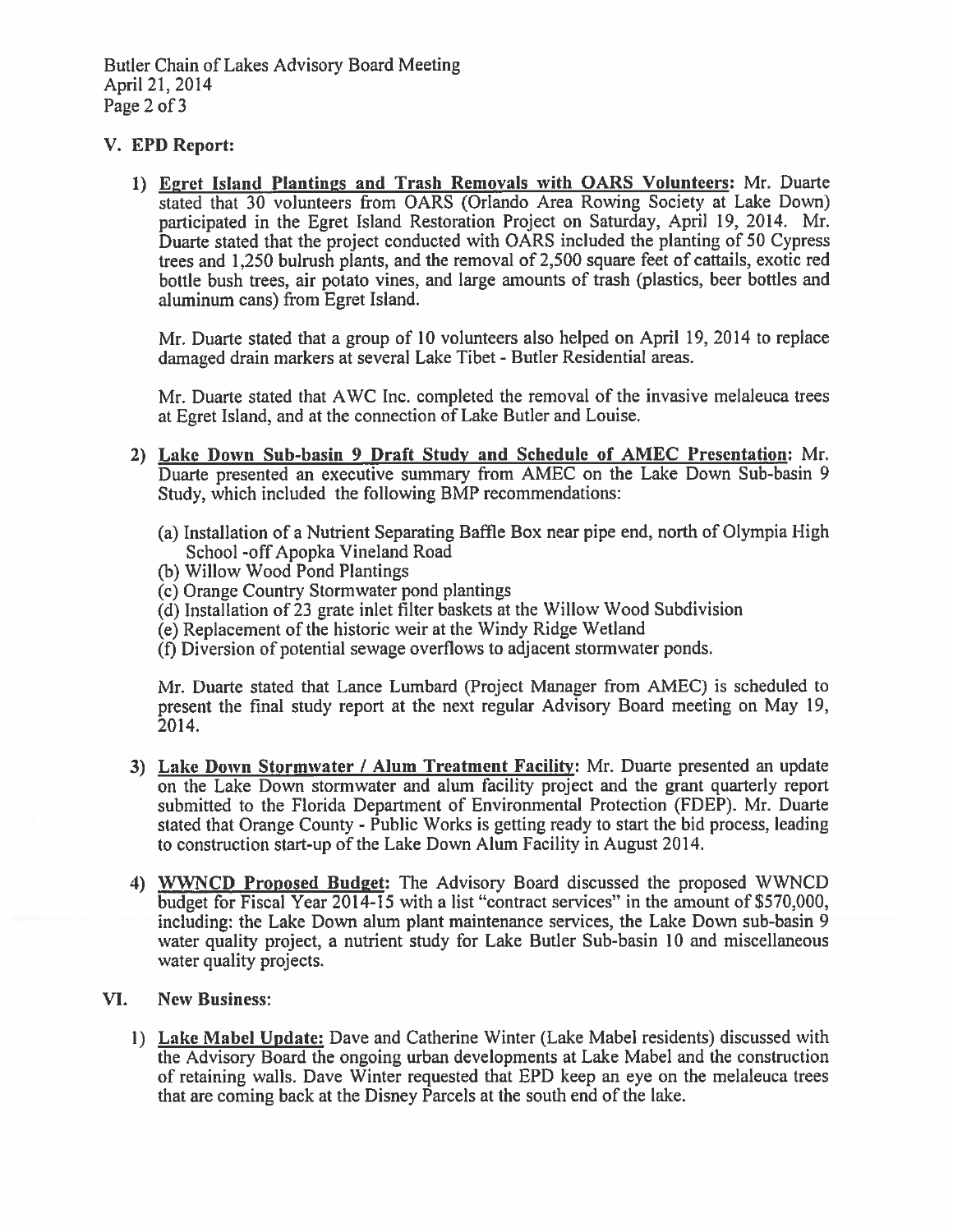2) Potential listing of Lake Butler as an Impaired Body of Water for Nitrogen: Mr. Duarte stated that FDEP just released a new list of potential impaired bodies, where Lake Butler is being listed for nitrogen. Mr. Duarte stated that Lake Butler was listed in 2008 for phosphorous and then delisted after Lake Butler started improving.

The Advisory Board discussed the FDEP listing of Lake Butler, and requested that EPD keep the Advisory Board posted on the Lake Butler water quality data analysis and trends. The Advisory Board requested that EPD explore the release of a new newsletter for the Butler Chain with more education regarding septic tanks, reclaimed water / yard fertilizer management, and BMPs to protect the lakes.

#### VII. **Old Business:**

1) SFWMD conservation easement over the wetland between Lakes Butler & Cypress: Lori Bradford stated that the January 27, 2014 minutes failed to state that the Advisory Board made a motion which was approved, to forward a request to all agencies involved in the Waterstone issues.

Mr. Duarte stated that Neal Thomas (Environmental Program Supervisor - Environmental Permitting, Compliance and Enforcement) forwarded the 4 requests to the SFWMD along with a copy of the BCLAB minutes from January 27, 2014 minutes, and that Neal himself provided some of the requested information on the "Waterstone conservation" areas" between Lake Cypress and Lake Butler. Mr. Duarte stated it has been difficult for EPD to obtain a response from the SFWMD on all the Waterstone issues.

Jason Fulmer suggested organizing a special meeting with the SFWMD to discuss the Advisory Board concerns on the wetland between Lake Cypress and Lake Butler. The Advisory Board discussed a meeting with the SFWMD and other regulatory agencies, prior to the next regular meeting on May 19, 2014. The Advisory Board produced the following motion;

Upon a motion by Jason Fulmer, seconded by Ijaz Ahmed; and carried with all present members voting AYE by voice vote; the Advisory Board approved a Special Board Meeting with the South Florida Water Management District to discuss the protection of the wetland between Lake Butler and Lake Cypress.

VIII. Non-Agenda Items/Public Comment: none

IX. **Meeting Schedule:** 

> Upon a motion by Ann Connolly, seconded by Ijaz Ahmed and carried with all present members voting AYE by voice; the Advisory Board approved the next regular meeting for Monday, May 19, 2014 at the Windermere Library.

Meeting Adjournment: The meeting adjourned at 8:16 p.m. X.

Chairman Cheryl Mi

 $5 - 19 - 2014$ 

Sergio Duarte, Minute Preparer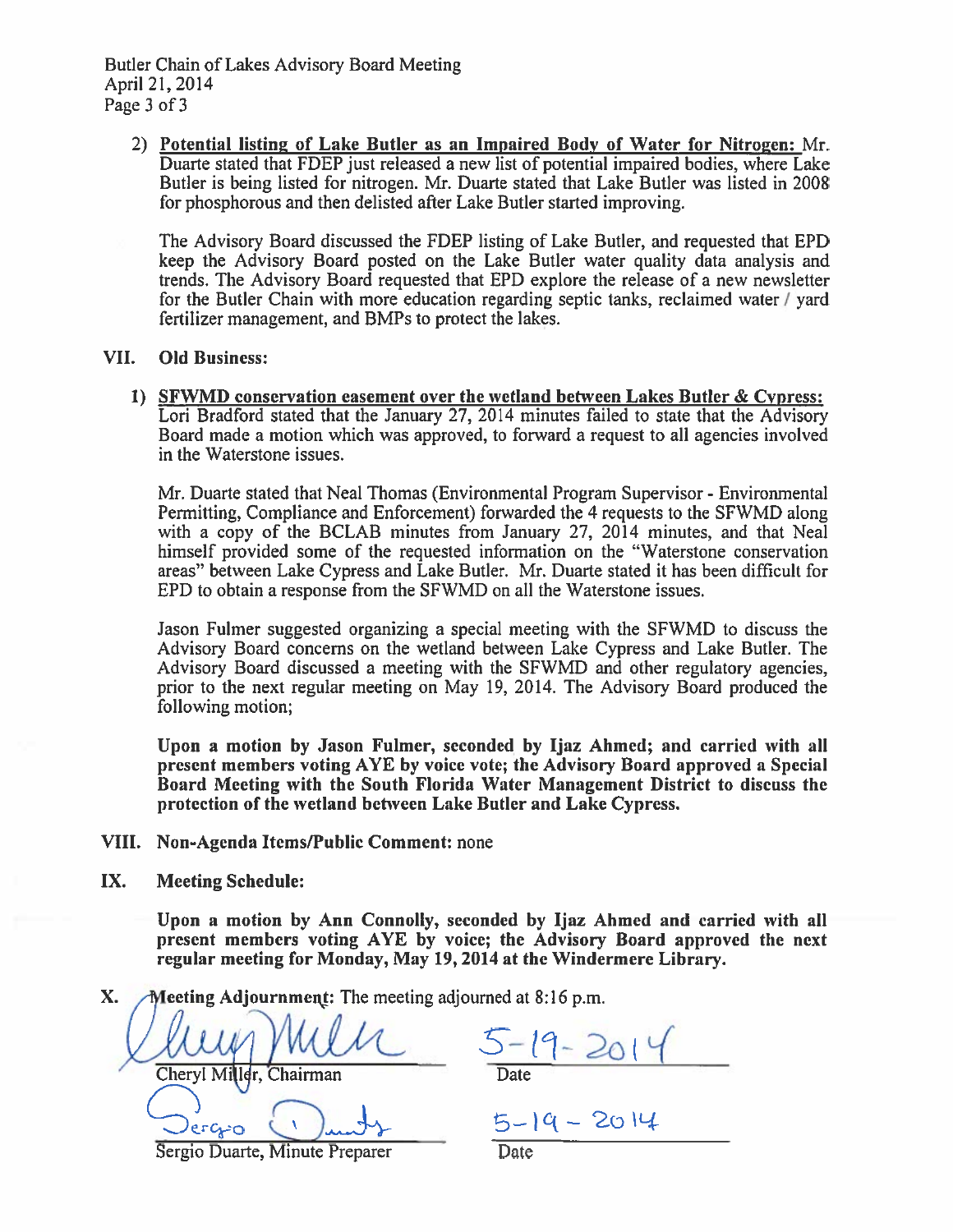# **Butler Chain of Lakes Advisory Board Windermere Water and Navigation Control District (WWNCD) Regular Meeting Orange County - Windermere Library February 17, 2014**

Board Members Present: Cheryl Miller (Chair), Jason Fulmer (Vice Chairperson), Ijaz Ahmed and Robert Binkley

**Board Members Absent: Ann Connolly** 

Staff & Guests: Sergio Duarte, Orange County Environmental Protection Division (EPD). Lt. Jeff Hudson, Butler Patrol

**Residents:** Carolina Fernandez (Student from UCF)

## I. Call to Order:

With a quorum present, Cheryl Miller called the meeting of the Butler Chain of Lakes Advisory Board (BCLAB) to order at 6:00 p.m.

## II. Approval of the February 27, 2014 Meeting Minutes:

Upon a motion by Ijaz Ahmed, seconded by Robert Binkley, with Ann Connolly being absent; and carried with all present members voting AYE by voice vote; the Advisory Board approved the February 27, 2014 meeting minutes as presented.

# **III. Public Comment on Propositions Before the Advisory Board: none**

## **IV. Butler Marine Patrol Report:**

Lt. Hudson presented the following report for January 2014:

| <b>Total Patrol Hours</b>        | 90.5 |
|----------------------------------|------|
| <b>Uniform Boating Citations</b> |      |
| Warnings Issued                  | 7    |
| Vessels inspected                | 47   |
| Disabled Vessels Assisted        | 7    |

Lt. Hudson stated that the month of January 2014, had many bad weather days that resulted in fewer patrol hours and contacts being made with boaters. Lt. Hudson stated that he is looking at the possibility to hire two more officers to help cover the marine patrol operations at the Butler Chain this summer.

Lt. Hudson and Mr. Duarte discussed the installation of two "solar beacon lights" on top of the navigation signs at the canal between Lake Isleworth and Tibet, which will occur next week.

## V. EPD Report:

1) Egret Island Restoration Project: Mr. Duarte presented a proposal for \$8,175.00 to cover the plant material for the Egret Island Project with OARS (Orlando Area Rowing Society at Lake Down) on Saturday, April 19, 2014, and the melaleuca tree removals at Egret Island and between Lake Butler and Lake Louise.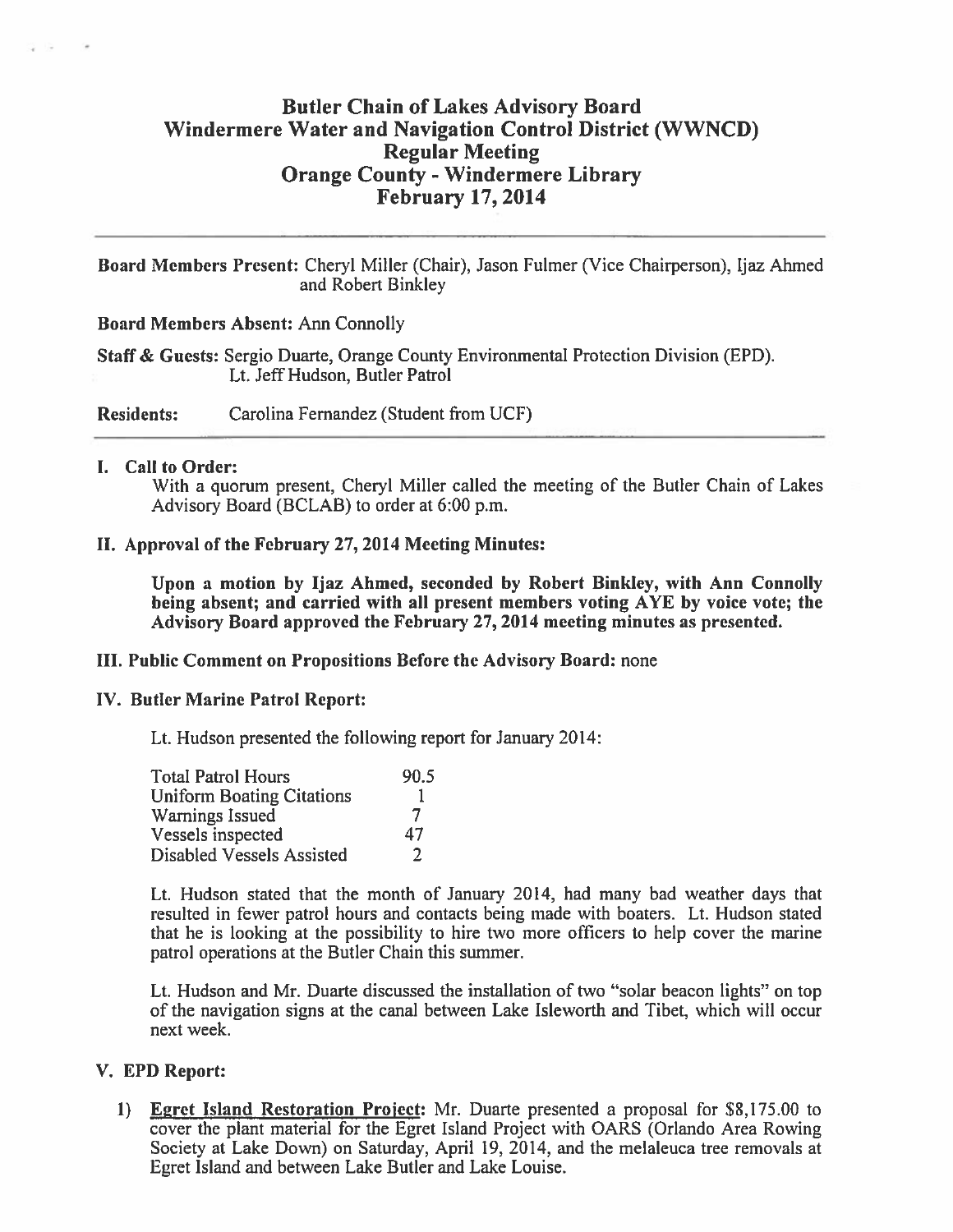# Butler Chain of Lakes Advisory Board Meeting February 17, 2014 Page 2 of 3

Mr. Duarte stated that OARS is scheduled to do a "community service" project at Egret Island with 20 middle school students to accomplish the planting of 50 cypress trees, 1,250 bulrushes, and the removal of 2,500 square feet of cattails and several exotic red bottle bush trees / air potato vines. Mr. Duarte stated that the parents will bring their own boats to ferry the children to the island, and there would be a ratio of one parent for each child at the island.

Mr. Duarte stated that he will request authorization from the Florida Audubon Society to do the trash cleaning / restoration of the north side of the Egret Island, and will request assistance from Mr. Smith (Manager, Town of Windermere) to allow the temporary parking of vehicles at Fernwood Park from 8:00 am - noon on Saturday, April 19, 2014 to facilitate the ferrying of the children to the Island.

Mr. Duarte stated that in addition to the project with the OARS Volunteers, Aquatic Weed Control Inc. will be scheduled to do spot removals of melaleuca trees at Egret Island and a large melaleuca removal at the connection between Lake Butler and Lake Louise.

Upon a motion by Jason Fulmer, seconded by Ijaz Ahmed, with Ann Connolly being absent; and carried with all present members voting AYE by voice; the Advisory Board approved the funding of up to \$8,175.00 for the Egret Island Restoration Project with the OARS volunteers and the invasive melaleuca tree removals (melaleuca tree removals at Egret Island and between Lake Butler and Lake Louise).

- 2) Down Sub-basin 9 Study & South Florida Water Management (SFWMD) District Grant: Mr. Duarte discussed the engineering design  $\&$  construction plans for the Lake Down Sub-basin 9 Stormwater project, that will encompass road swale improvements, restoration of the Windermere Ridge wetland and upgrades of the retention pond at Willow Park Drive. Mr. Duarte stated that the \$165K SFWMD cost-share grant proposal includes the installation of 50 baskets at Lake Down and Tibet, as well as the installation of approximately 20 baskets within the town of Windermere and Lake Down sub-basin 9.
- 3) Lake Down Alum Treatment Facility: Mr. Duarte stated that Orange County Public Works is ready to start the bid process at the end of February 2014. Mr. Duarte stated that upon completion of the bid, the Advisory Board would need to make a recommendation to approve the contractor / contract price, prior to the approval by the Board of County Commissioners. Mr. Duarte stated that the construction of the Lake Down Alum Treatment Facility could start in June 2014.

#### VI. **New Business:**

The Advisory Board requested that EPD inspect the shoreline of the Tibet – Butler Preserve, and the wetlands at the south of the Butler Chain for the presence of melaleuca trees.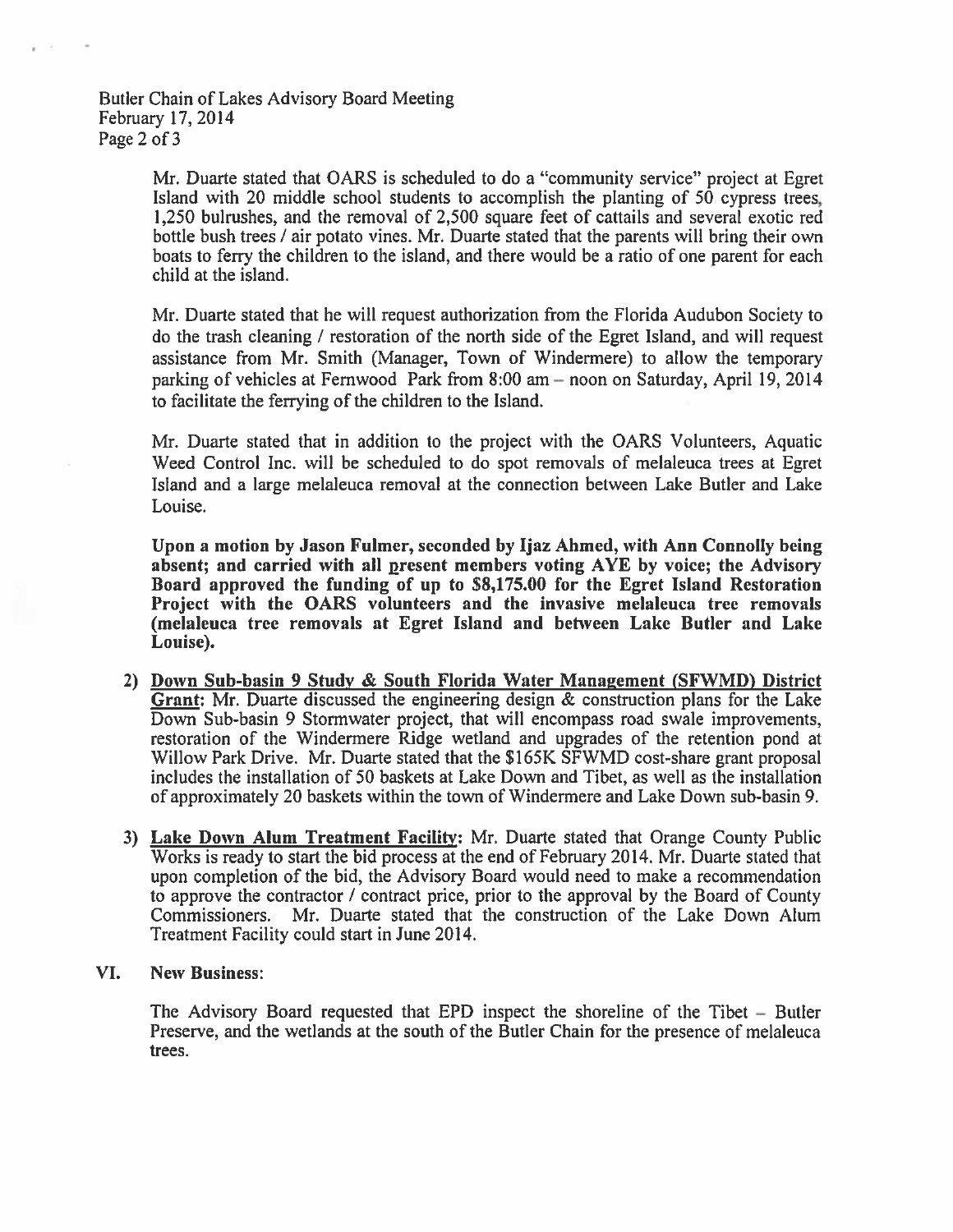Butler Chain of Lakes Advisory Board Meeting February 17, 2014 Page 3 of 3

#### VII. **Old Business:**

- 1) Stormwater Ponds for the Cascades Shopes at the Four Corners at Apopka-Vineland and Conroy Windermere: Mr. Duarte stated that Orange County - Public Works contacted the developer of the "Grove/Cascade at Isleworth" (at the corner of Apopka Vineland Road and Conroy- Windermere Road) regarding the concerns with the use of the retention ponds across the street. Mr. Duarte stated that he will e-mail a response to the Advisory Board members in the coming week.
- 2) SFWMD conservation easement over the wetland between Lakes Butler & Estes: Mr. Duarte stated that that EPD provided a request for notifications from the SFWMD and FWC on all permit applications that impact lots 12-16 at the Waterstone Subdivision.

Mr. Duarte stated that the Waterstone Developer is going to repair or replace the existing conservation area signs between Lake Butler and Lake Estes.

## VIII. Non-Agenda Items/Public Comment: none

#### IX. **Meeting Schedule:**

Upon a motion by Robert Binkley, seconded by Ijaz Ahmed, with Ann Connolly being absent; and carried with all present members voting AYE by voice; the Advisory Board moved the next regular meeting from Monday, March 17, 2014 to Monday, March 24, 2014, depending on the room availability at the Windermere Library.

X. Meeting Adjournment: The meeting adjourned at 8:15 p.m.

Chervl Miller. Clíairman

 $3 - 24 - 2014$ 

Sergio Duarte, Minute Preparer

 $\frac{3-24-2014}{\text{Date}}$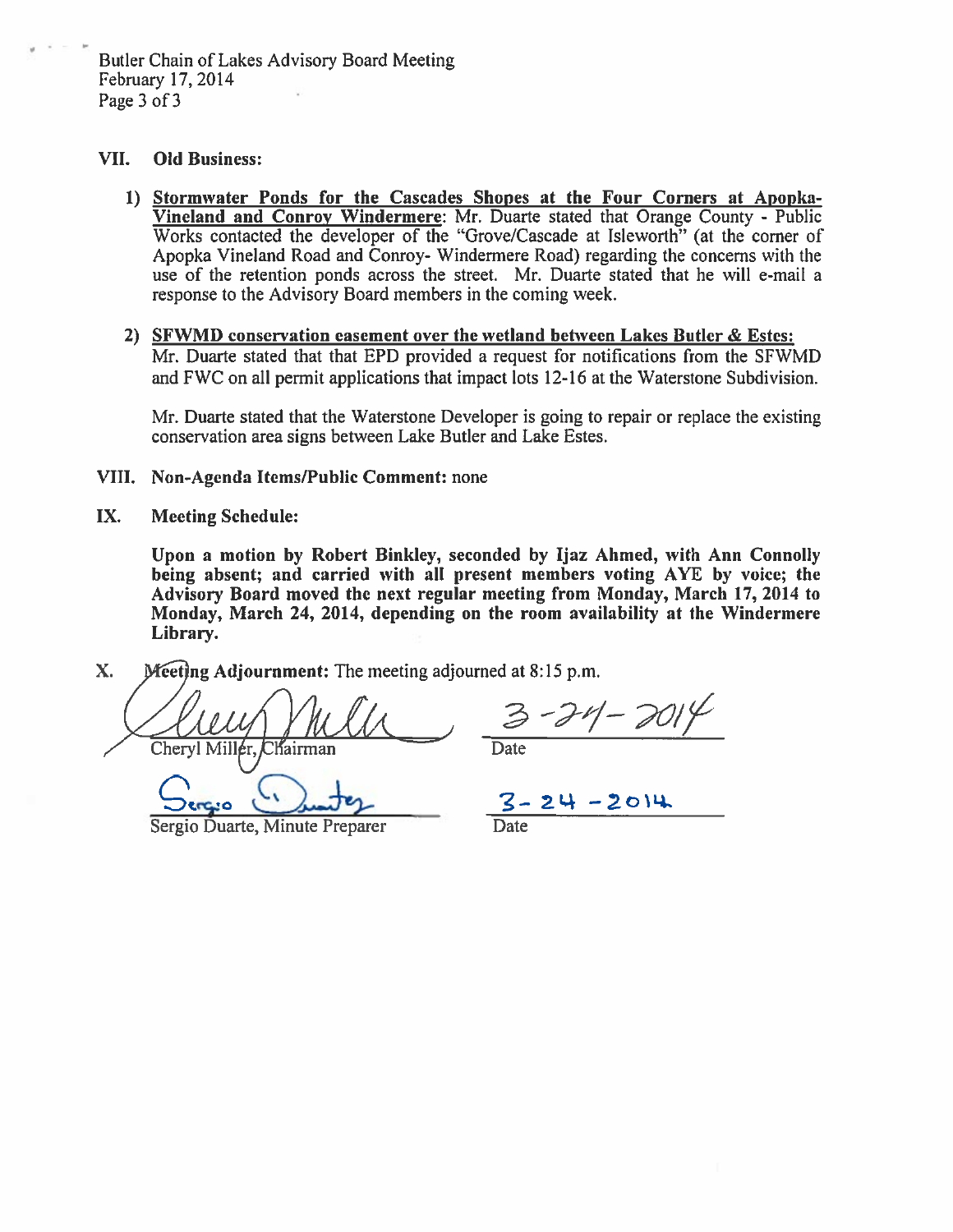# **Butler Chain of Lakes Advisory Board Windermere Water and Navigation Control District (WWNCD) Regular Meeting Orange County - Windermere Library January 27, 2014**

Board Members Present: Ann Connolly, Ijaz Ahmed and Robert Binkley

Board Members Absent: Cheryl Miller (Chair) and Jason Fulmer (Vice Chairperson)

Staff & Guests: Sergio Duarte, Orange County Environmental Protection Division (EPD). Lt. Jeff Hudson, Butler Patrol

**Residents:** Molly Rose and Lori Bradford

## I. Call to Order:

度

 $\overline{\Sigma}$ 

With a quorum present, Ann Connolly called the meeting of the Butler Chain of Lakes Advisory Board (BCLAB) to order at 6:05 p.m.

## II. Approval of the November 18, 2013 Meeting Minutes:

Upon a motion by Ijaz Ahmed, seconded by Robert Binkley, with Cheryl Miller and Jason Fulmer being absent; and carried with all present members voting AYE by voice vote; the Advisory Board approved the November 18, 2013 meeting minutes as presented.

## III. Public Comment on Propositions Before the Advisory Board: none

## **IV. Butler Marine Patrol Report:**

Lt. Hudson presented the following reports for November and December 2013:

Report for November 2013

| <b>Total Patrol Hours</b>        | 159            |
|----------------------------------|----------------|
| <b>Uniform Boating Citations</b> | 0              |
| Warnings Issued                  | 12             |
| Vessels inspected                | 36             |
| Disabled Vessels Assisted        | $\overline{2}$ |
| Report for December 2013         |                |
| <b>Total Patrol Hours</b>        | 104            |
| <b>Uniform Boating Citations</b> | 0              |
| <b>Warnings Issued</b>           | 13             |
| Vessels inspected                | 64             |
| Disabled Vessels Assisted        | ი              |
|                                  |                |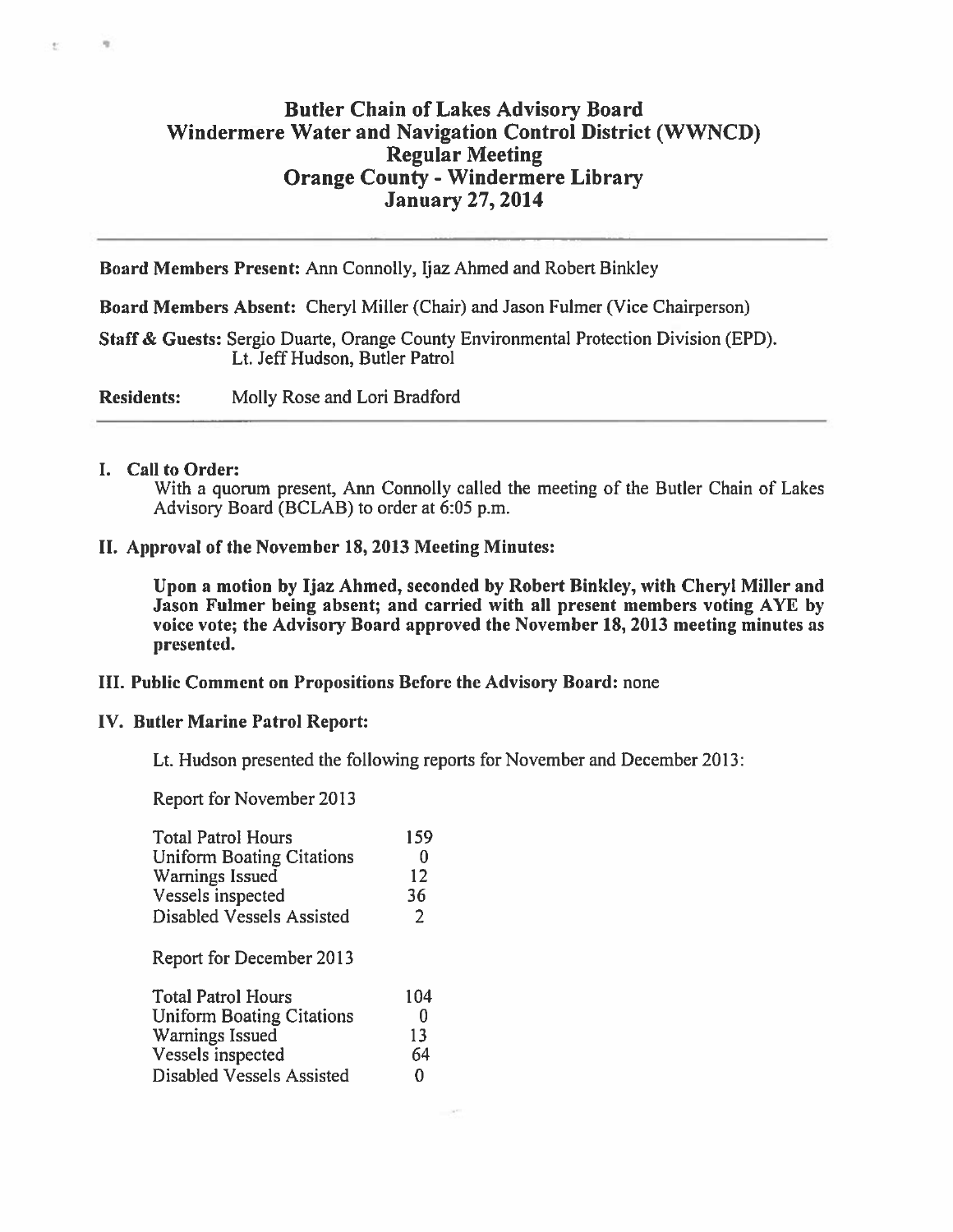# V. EPD Report:

 $\tau_{\rm L}$ 

1) Conroy Windermere Road - Shoreline Restoration Proposal: Mr. Duarte presented a restoration proposal for the shoreline adjacent to the Conroy Windermere Road. Mr. Duarte stated that the shoreline restoration project will be conducted in partnership with the Town of Windermere and the Isleworth Golf Country Club. The Advisory Board discussed the shoreline restoration project, and approved a donation of up to \$1,000 in beneficial plants, subject to the Town of Windermere (permit applicant) following EPD permit requirements.

Upon a motion by Robert Binkley, seconded by Ijaz Ahmed, with Cheryl Miller and Jason Fulmer being absent; and carried with all present members voting AYE by voice; the Advisory Board approved a donation of up to \$1,000 in beneficial plants for the Conroy Windermere Road - Shoreline Restoration Project.

- 2) Down Sub-basin 9 South Florida Water Management (SFWMD) District Grant: Mr. Duarte discussed the draft SFWMD cost-share grant proposal, that includes:  $\overline{a}$ ) \$50,000 for the installation of 70 baskets at Lake Down and Tibet, (b) \$20,000 for the engineering design & construction plans for the Lake Down Sub-basin 9 Stormwater project, and (c) \$95,000 for existing road swales improvements, the restoration of the Windermere Ridge wetland and the potential upgrade of the retention pond at Willow Park Drive.
- 3) Lake Down Alum Treatment Facility: Mr. Duarte stated that Orange County Public Works is ready to start the bid process in February 2014. Mr. Duarte stated that the construction of the Lake Down Alum Treatment Facility could start in June 2014.

#### VI. **New Business:**

The Advisory Board discussed the construction project at Four Corners at Apopka-Vineland and Conroy Windermere, in front of the Cascade Shopes. Ann Connolly stated that all the stormwater from the construction site at Four Corners will be going to the old Orange County - retention pond across the street.

The Advisory Board raised concerns on the stormwater ordinance with limitation on commercial construction, and the possibility that the capacity of the old retention pond across the street has been exceeded.

Mr. Duarte stated that he will investigate with Public Works, if the old Orange County  $$ retention pond could handle the additional stormwater from the "Four Corners" development site, and if the pollutant removal efficient of this pond will continue to meet permitted criteria.

#### **Old Business:** VII.

1) Egret Island - Restoration Proposal: Mr. Duarte stated that OARS (Orlando Area Rowing Society at Lake Down) is schedule to do a "community service project at Egret Island" on April 19, 2014. Mr. Duarte stated that the Egret Island (Lake Butler) project will include the planting of 50 Cypress trees, the removal of 2,500 square feet of cattails, several exotic red bottle bush trees / air potato vines, and the planting of approximately 1,250 bulrushes. Mr. Duarte stated that he will bring the final cost proposal for the Advisory Board approval at the next meeting on February 17, 2014.